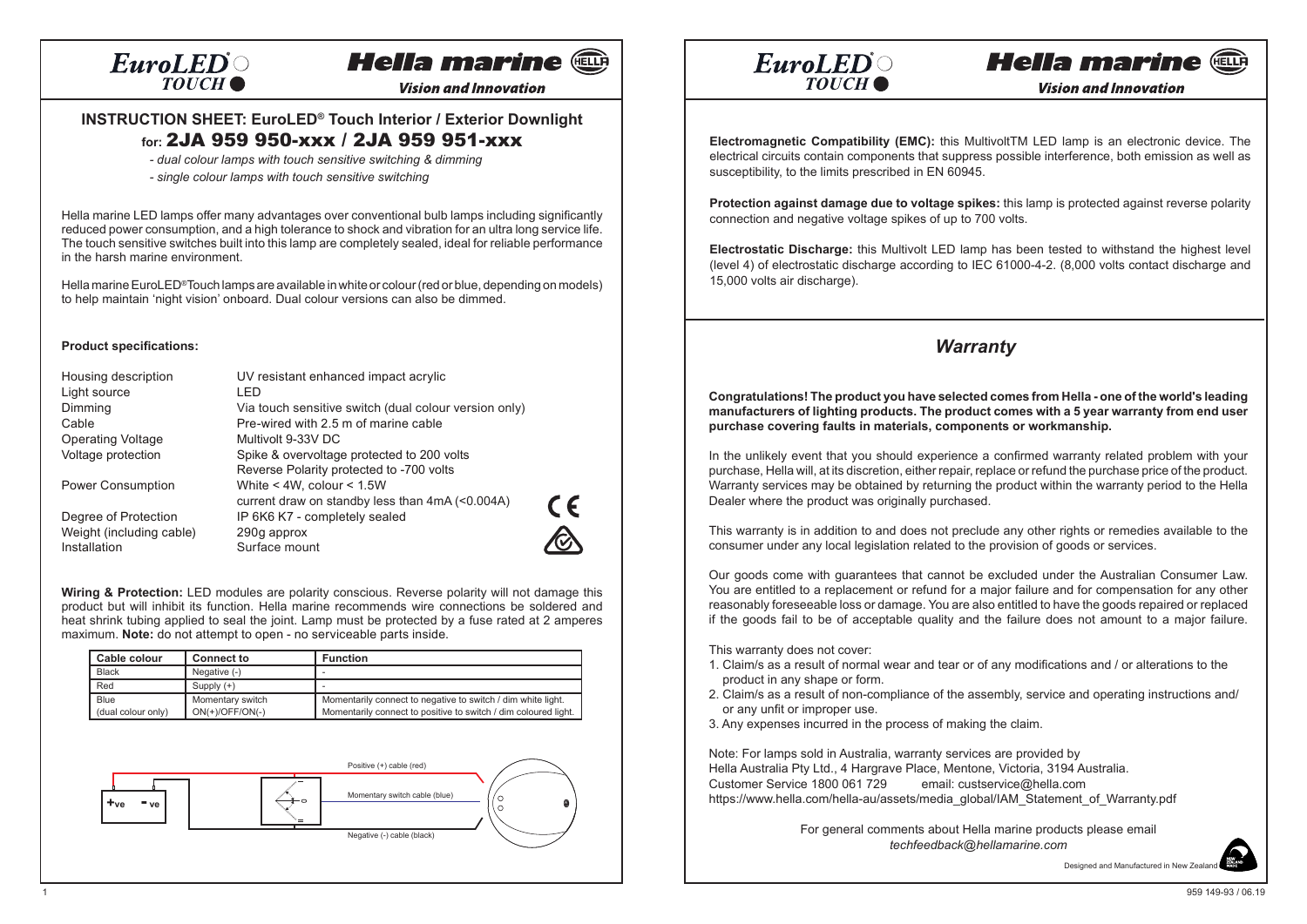## **Hella marine au**

**Vision and Innovation** 

#### **OPERATING INSTRUCTIONS: EuroLED® Touch Downlights**

- *dual colour lamps with touch sensitive switching & dimming*
- *white lamps with touch sensitive switching*



#### **For Series 9950 & 9951 dual colour lamps (red / white or blue / white)**

This lamp uses touch sensitive switching to control its operation. White or colour light can be switched ON and OFF and also dimmed.

**ON / OFF Operation:** touch the red or blue pad to turn the colour light ON. Touch the white pad to turn white light ON. e.g. if the white light is ON, touching the colour pad will switch white light OFF and red or blue light ON.

**Dimming Operation:** holding finger contact with a touch switch pad\* while the light is on, for approximately 1.5 seconds will start the dimming cycle. The lamp will cycle through four dimming levels. Release finger contact at the intensity level required. Dimming starts from the previously set brightness level and increases in steps of brightness until the finger is removed from the touch switch. Once the maximum brightness is reached the lamp begins again from the lowest brightness. The lamp has a 'memory' and will always turn on at the last selected intensity level even when the power is removed from the lamp.

**External Switch Control:** EuroLED® Touch lamps can also be controlled via one or several external switches\*\*.

An externally wired (on)-off-(on) spring return switch will operate the lamp the same as the touch sensitive switches do. Press once to activate all lamps in colour (red or blue) or in white at the individually preselected level. The brightness of the lamps will be reset to a default level when the external switch is activated for more than 3 seconds.

This allows multiple lamps, controlled from one or more remote switches, to synchronize all lamps to the same intensity level.



 **Note:** Operation of the dimming function with an external switch will synchronise all lamps first before dimming

\*external switch can reset the brightness level - see external switch instructions. \*\*momentary spring return switch(es) required e.g. 1 x (on)-off-(on) switch - see wiring information

#### **For Series 9950 single colour lamps (white)**

This lamp uses touch sensitive switching to control its operation.

**ON / OFF Operation:** touch the white pad to turn the light ON. Touch the black pad to turn white light OFF.



#### **MOUNTING INSTRUCTIONS :**

- Do not mount the lamp where damage is likely to be sustained due to ropes and other securing devices.
- Lamp should be mounted on a flat surface.
- Drill two holes at 110mm centres.
- 5mm diameter screws or bolts are recommended to mount the lamp using the mounting bushes provided.
- If passing the cable through a hole, ensure there are no sharp edges to cut or chafe the cable.
- Clip the cover on securely until flush with the lamp surface.

**Note:** when mounting lamp units side by side allow a gap of 5mm to ensure cover removal.

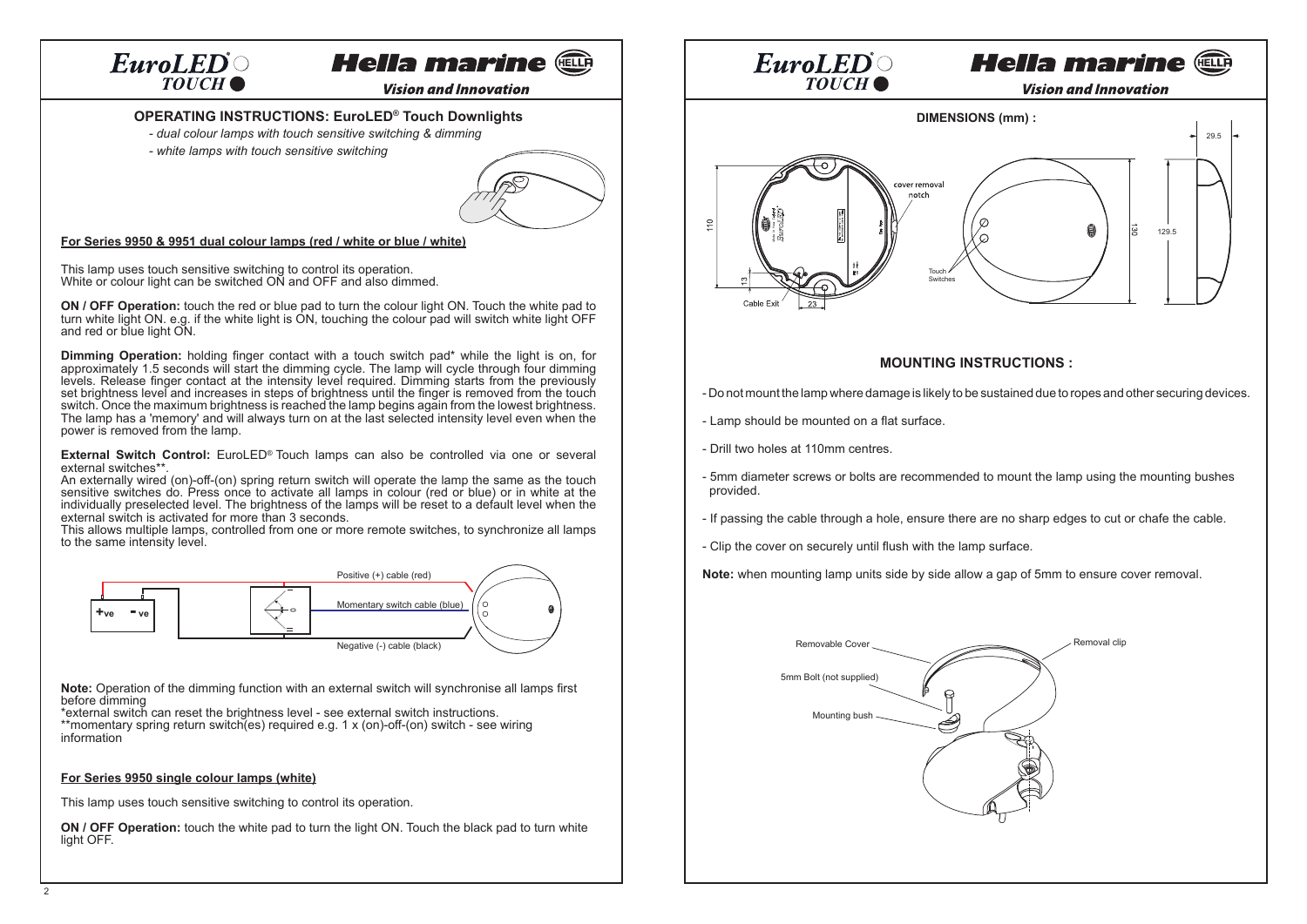# **Hella marine and**

**Vision et innovation** 

## **NOTICE TECHNIQUE: EuroLED® Touch éclairage d'intérieur / extérieur**

## **for:** 2JA 959 950-xxx / 2JA 959 951-xxx

 *- lampe bi-couleurs avec interrupteur et variateur d'intensité à commande tactile - lampe mono-couleur avec interrupteur à commande tactile*

Les éclairages à LED procurent de nombreux avantages par rapport aux éclairages traditionnels à ampoules tels qu'une consommation électrique extrêmement réduite, une durée de vie étendue et une résistance élevée aux chocs et aux vibrations.

L'interrupteur à commande tactile complètement étanche rend ce produit tout particulièrement adapté à une utilisation dans un environnement corrosif tel que le milieu marin. La gamme EuroLED® Touch est declinée en éclairage mono-couleur (blanc) ou bi-couleurs (rouge / blanc ou bleu / blanc) permettant d'améliorer la vision nocturne à bord. L'intensité lumineuse des versions bi-couleurs peut également être régulée.

#### **Caractéristiques produit:**

| <b>Description boitier</b> | acrylique renforcé résitant aux impacts et aux rayons UV |            |
|----------------------------|----------------------------------------------------------|------------|
| Source lumineuse           | I FD                                                     |            |
| Variateur de lumière       | via commande tactile (modèles bi-couleurs uniquement)    |            |
| Câblage                    | avec 2.5m de câble spécifique marine                     |            |
| Tension de fonctionnement  | Multivolt 9-33V DC                                       |            |
| Protection électrique      | protégé contre les pics de tension jusqu'à +200 volts et |            |
|                            | les inversions de polarité jusqu'à -700 volts            | $\epsilon$ |
| Consommation               | électriqueblanc < 4W, couleur < $1.5W$                   |            |
|                            | moins de 4mA (<0.004A) en fonction veille                |            |
| Niveau de protection       | IP 6K6 K7 - complètement étanche                         |            |
| Poids (câble inclus)       | 290g approx                                              |            |
| Montage                    | en saillie                                               |            |

**Raccordement & protection:** les éclairages à LED ont une polarité prédéterminée. L'inversion de polarité n'endommagera pas ce produit mais ses fonctions seront rendues inopérantes. Hella recommande que les câbles soient soudés et qu'une gaine de protection thermorétractable soit ajoutée pour garantir l'étanchéité. Cet éclairage doit être protégé par un fusible de 2 ampères maximum. **Note:** ne pas ouvrir la lampe, celle-ci ne contient pas de pièces pouvant être remplacées.

| Couleur câble           | Raccordement           | Fonction                                                                                        |
|-------------------------|------------------------|-------------------------------------------------------------------------------------------------|
| Noir                    | Negatif $(-)$          |                                                                                                 |
| Rouge                   | Alimentation $(+)$     |                                                                                                 |
| Bleu                    | Interrupteur momentané | Un raccodement momentanée au (-) allume l'eclairage blanc puis varie l'intensité lumineuse      |
| (bi-couleur uniquement) | $ON(+)/OFF/ON(-)$      | Un raccodement momentanée au (+) allume l'eclairage de couleur puis varie l'intensité lumineuse |





**Vision et innovation** 

**Hella marine and** 

**Compatibilité électromagnétique (EMC):** cet éclairage à LED est un appareil électronique. Les circuits électriques incorporent des composants qui éliminent les interférences potentielles, tant au niveau des émissions propres à l'appareil qu'à la susceptibilité aux émissions externes, selon les limites prescrites par la norme EN 60945.

**Protection contre les dégâts liés aux pics de tension:** ce feu est protégé contre les inversions de polarité ainsi que les pics de tension jusqu'à - 700 volts.

Décharge électrostatique: Cette lampe a été testée pour résister aux décharges électrostatiques les plus élevées (niveau 4) conformément à la norme IEC 61000-4-2 (décharge de 8 000 volts en contact direct et 15 000 volts par voie aérienne).

### *Garantie*

**Félicitations! Le produit que vous venez d'acquérir est conçu et fabriqué par Hella, l'un des premiers fabricants mondiaux d'éclairage. Ce produit est couvert par une garantie de 5 ans à partir de la date d'achat par l'utilisateur final, cette garantie couvrant tout défaut lié à la fabrication, aux matériaux ou aux composants utilisés.**

Dans l'éventualité peu probable que où rencontriez un cas avéré de garantie sur le produit acheté, Hella pourra, à sa discrétion, soit réparer, soit remplacer le produit ou encore rembourser celui-ci à hauteur de sa valeur d'achat.

Pour toute demande de prise en charge d'un produit sous garantie, veuillez retourner celui-ci dans les délais impartis auprès du revendeur Hella où l'achat a été effectué.

Cette garantie s'applique en complément et ne s'oppose pas à tous autres droits ou recours dont le consommateur pourrait bénéficier au terme de la législation locale en vigueur relative à la prestation de biens ou de services.

La garantie ne couvre pas:

- 1. les réclamations découlant d'une usure normale du produit ou faisant suite à toute modification ou altération du produit sous quelque forme que ce soit.
- 2. toute réclamation résultant du non-respect des instructions de montage, d'entretien ou d'utilisation ou encore d'un usage inadapté ou détourné du produit.
- 3. tout frais engendrés par la demande de prise en charge.

*Pour tout commentaire ou suggestion sur nos produits, nous vous invitons à nous contacter par email : techfeedback@hellamarine.com*